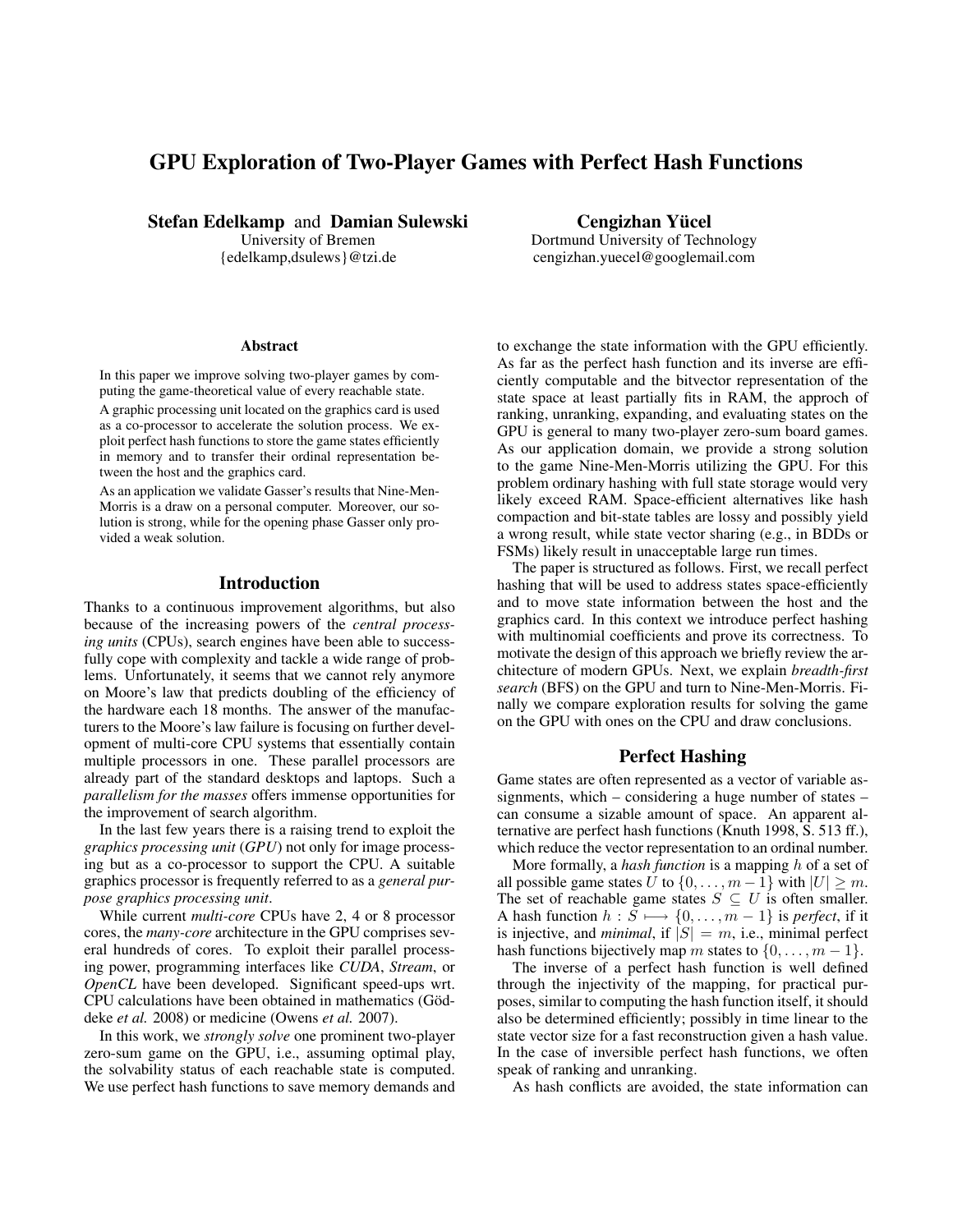also be assigned implicit to the address of a bitvector yielding a state space representation with only 1 bit per state.

Perfect hash functions have been used to compress state vectors for permutation games like the  $(n^2 - 1)$ -Puzzle and the Pancake Problem (Korf & Schultze 2005; Myrvold & Ruskey 2001; Mares & Straka 2007), and selection games like Peg Solitaire and Frogs-and-Toads (Edelkamp, Sulewski, & Yücel 2010). In the latter work binomial hash functions as a precurser to multinomial hashing is applied.

Multinomial coefficients can be used to compress state vectors sets with a fixed but permuted value assignment, e.g., board games state (sub)sets where the number of pieces for each player does not change. For example, all state vectors of length 6 with 3 bits set results may result in the following perfect mapping:

|  |  | Rank State   Rank State   Rank State   Rank State                                 |  |
|--|--|-----------------------------------------------------------------------------------|--|
|  |  | 0 111000 5 101010 10 011100 15 010011                                             |  |
|  |  | $1 \quad 110100 \quad 6 \quad 101001 \quad 11 \quad 011010 \quad 16 \quad 001110$ |  |
|  |  | 2 110010 7 100110 12 011001 17 001101                                             |  |
|  |  | 3 110001 8 100101 13 010110 18 001011                                             |  |
|  |  | 4 101100 9 100011 14 010101 19 000111                                             |  |

For  $p$  players in a game on  $n$  positions we use  $k_i$  with  $1 \leq i \leq p$  to denote the number of game pieces owned by player i, and  $k_{n+1}$  for the remaining empty positions.

**Definition 1** *For n*,  $k_1$ ,  $k_2$ , ...,  $k_m \in \mathbb{N}$  *with*  $n = k_1 + k_2 + k_3$  $\dots + k_m$  the multinomial coefficient is defined as

$$
\binom{n}{k_1,k_2,\ldots,k_m} := \frac{n!}{k_1! \cdot k_2! \cdot \ldots \cdot k_m!}.
$$

Since  $\sum_{i=0}^{p+1} k_i = n$  we can deduce value  $k_{p+1}$  given  $k_1, k_2, \ldots, k_p$ . We present multinomial hashing for  $p = 2$ but the extension to three and more players is intuitive.

We will write  $\binom{n}{k_1,k_2}$  for  $\binom{n}{k_1,k_2,k_3}$  with  $k_3 = n - (k_1 + k_2)$ k2) and distinguish pieces by enumerating their *colors* with 1, 2, and 0 (empty).

Let  $S_{k_1,k_2}$  be the set of all possible boards with  $k_1$  pieces of color 1 and  $k_2$  pieces in color 2. The computation of the rank for states in  $S_{k_1,k_2}$  is provided in Algorithm 1. The intuition is that the algorithm *Rank* defines  $h_{k_1,k_2}$  via counting with multinomial coefficient. For each position  $i$  we check, if a 2 (line 3), a 1 (line 5) or a 0 (line 9) is present in the state vector.

- If a 2 is found, the value in variable  $l_{two}$  is decremented by 1, while  $r$  remains unchanged.
- In case of a 1, with the according multinomial coefficient we count the number of assignments, that have been visited and that contain a 2 at the current position. This is done only if there are still remaining 2s ( $l_{twos} > 0$ ). Since we have seen a 1, variable  $l_{ones}$  is decremented by one.
- If a 0 is processed, we skip all visited 2s as long as  $l_{twos}$  > 0, and all 1s up to the current position, if  $l_{ones} > 0$ .

Theorem 1 *The hash function defined in Algorithm 1 is bijective.*

**Proof** Let  $h_{k_1,k_2}: S_{k_1,k_2} \longrightarrow \mathbb{N}$  be the hash function defined by Algorithm 1. We show: 1) for all  $s \in S_{k_1,k_2}$ 

#### Algorithm 1 Rank

*Input:* Game state vector:  $state[0, \ldots, n-1]$ , number of pieces in color 1:  $l_{ones}$ , number of pieces in color 2:  $l_{twos}$ *Output:* Rank:  $r \in \{0, ..., |S|\}$ 1:  $i \leftarrow 0, r \leftarrow 0$ 2: while  $i < n$  do 3: if  $state[i] = 2$  then 4:  $l_{twos} \leftarrow l_{twos} - 1$ 5: **else if**  $state[i] = 1$  **then** 6: if  $l_{twos} > 0$  then 7:  $r \leftarrow r + \binom{n-i-1}{l_{ones},l_{twos}-1}$ 8:  $l_{ones} \leftarrow l_{ones} - 1$ 9: else 10: **if**  $l_{twos} > 0$  then 11:  $r \leftarrow r + \binom{n-i-1}{l_{ones},l_{twos}-1}$ 12: if  $l_{ones} > 0$  then 13:  $r \leftarrow r + \binom{n-i-1}{l_{ones}-1, l_{two}}$ 14:  $i \leftarrow i + 1$ 15: return r

we have  $0 \leq h_{k_1,k_2}(s) \leq {n \choose k_1,k_2} - 1$ ; and 2) for all  $s, s' \in S_{k_1,k_2}: s \neq s'$  implies  $h_{k_1,k_2}(s) \neq h_{k_1,k_2}(s')$ .

1) As  $r$  is initialized to 0 and increases monotonically, we only show the upper bound. The values that are added to r are value<sub>1</sub> =  $\binom{n-i-1}{l_{two}, l_{ones-1}}$  and  $value_2 = \binom{n-i-1}{l_{two}, l_{ones}}$ . These values depend on the position  $(i + 1)$  of the currently considered state vector entry and on the number of non-processed pieces of color 1 ( $l_{ones}$ ) and color 2 ( $l_{twos}$ ). We additionally observe that the number of non-processed pieces referred to in the bottom line of the expressions decreases monotonically.

Similar to binomial coefficients, the coefficients of the expansions  $(a + b + c)^n$ , also form a geometric pattern. In this case the shape is a three-dimensional triangular pyramid, or tetrahedron. Each horizontal cross section of such tetrahedron is a triangular array of numbers, and the sum of three adjacent numbers in each row gives a number in the following row.

In the structure we easily observe that for all  $n \in \mathbb{N}^+$ , and all  $k_1, k_2, k_3 \in \mathbb{N}$  with  $n = k_1 + k_2 + k_3$  we have:

$$
\binom{n}{k_1, k_2, k_3} \ge \binom{n-1}{k_1, k_2, k_3}
$$

and for all  $n, k_1 \in \mathbb{N}^+$ , and all  $k_2, k_3 \in \mathbb{N}$  with  $n = k_1 +$  $k_2 + k_3$ :

$$
\binom{n}{k_1, k_2, k_3} \ge \binom{n-1}{k_1 - 1, k_2, k_3 + 1},
$$

 $value_1$  and  $value_2$  are maximized, if the first position of the state vector entry is maximized, followed by the second and so forth. Hence  $r$  is maximal, if at the first  $k_3$  positions we have only 0s, while in the following  $k_1$  positions we have only 1s and the remaining  $k_2$  positions contain 2s.

As for such maximal r we have 0s for the first  $k_3$  positions, the according values  $l_{ones}$  and  $l_{two}$  in the corre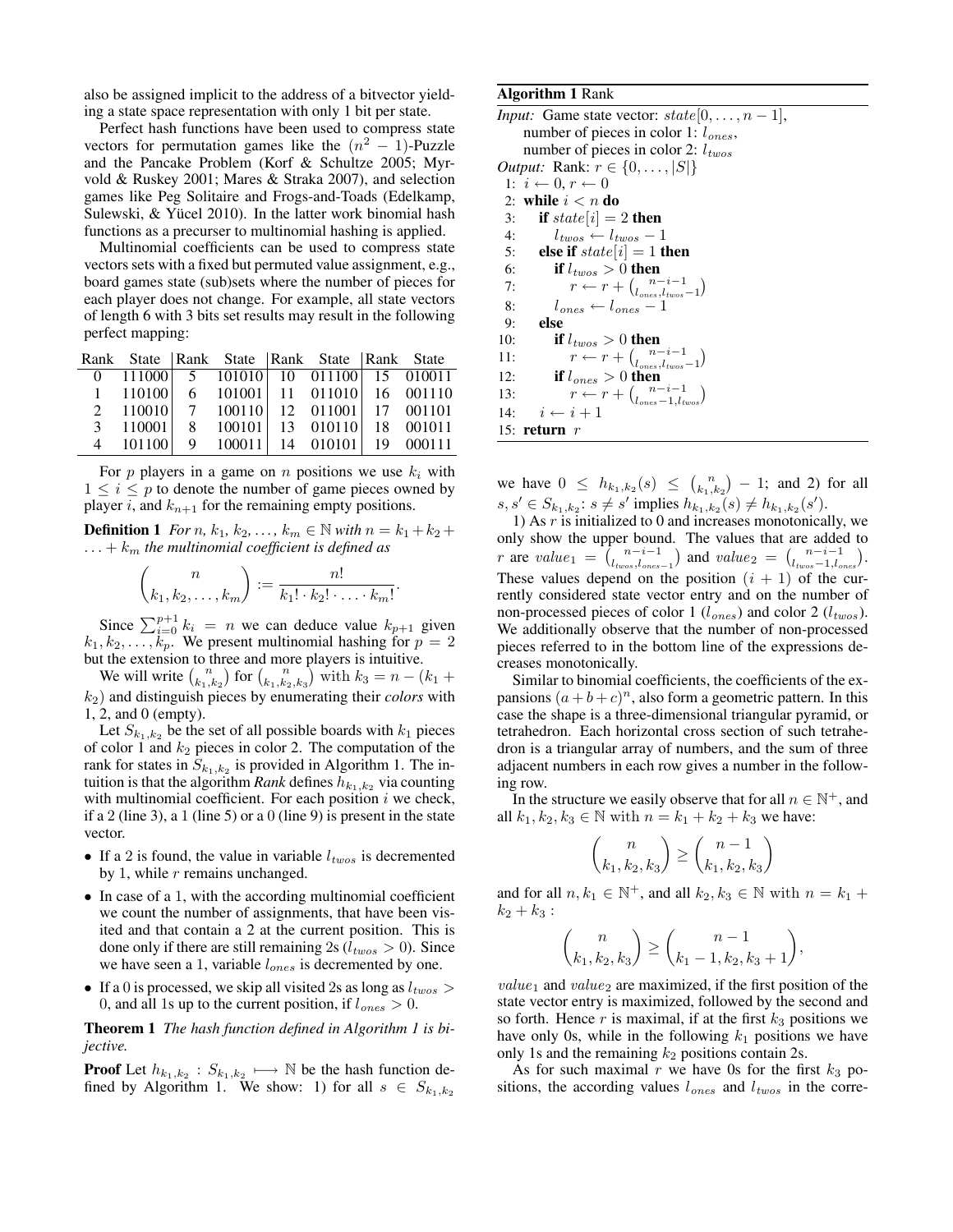sponding multinomial coefficient are constant. These positions thus add the following offset  $\Delta_{0,max}$  to  $r (k_1 = l_{ones})$ and  $k_2 = l_{twos}$ ):

$$
\sum_{i=1}^{k_3} \left( \binom{n-i}{k_1, k_2 - 1, k_3 + 1 - i} + \binom{n-i}{k_1 - 1, k_2, k_3 + 1 - i} \right)
$$

At the following  $k_1$  positions for such maximal r all 1s are scanned, while the value  $k_2$  remains constant at  $l_{two}$ . Value  $l_{ones}$  matches  $k_1$  initially and is decremented by 1 for each progress in i. Obviously, 0s are no longer present, such that the offset  $\Delta_{1,max}$  equals

$$
\sum_{i=1}^{k_1} \binom{n - k_3 - i}{k_1 + 1 - i, k_2 - 1, 0}
$$

As the multinomial coefficient can be expressed as a product of binomial coefficients.

$$
\binom{n}{k_1, k_2, \dots, k_r} = \binom{k_1 + k_2}{k_2} \cdots \binom{k_1 + k_2 + \dots + k_r}{k_r}
$$

we rewrite the summands for  $\Delta_{0,max}$  to

$$
\sum_{i=1}^{k_3} \left( {k_1 + k_2 - 1 \choose k_2 - 1} {n - i \choose k_3 + 1 - i} \right)
$$

and

$$
\sum_{i=1}^{k_3} \left( \binom{k_1+k_2-1}{k_2} \binom{n-i}{k_3+1-i} \right).
$$

For binomial coefficients we have

$$
\binom{n}{k} = \binom{n-1}{k-1} + \binom{n-1}{k}
$$

and

$$
\sum_{i=1}^{k_3} {n-i \choose k_3+1-i} = \sum_{i=1}^{k_3} {n-k_3-1+i \choose n-k_3-1}.
$$

This implies that  $\Delta_{0,max}$  is equal to

$$
\sum_{i=1}^{k_3} \left( {n-i \choose k_3+1-i} \cdot {k_1+k_2-1 \choose k_2-1} + {k_1+k_2-1 \choose k_2} \right)
$$
\n
$$
= \sum_{i=1}^{k_3} \left( {n-i \choose k_3+1-i} {k_1+k_2 \choose k_2} \right)
$$
\n
$$
= {k_1+k_2 \choose k_2} \cdot {n \choose n-k_3} - 1
$$

and  $\Delta_{1,max}$  is equal to

$$
\sum_{i=1}^{k_1} \left( \binom{k_1 - i + 1}{k_1 - i + 1} \binom{k_1 + k_2 - i}{k_2 - 1} \binom{k_1 + k_2 - i}{0} \right)
$$
  
= 
$$
\sum_{i=1}^{k_1} \binom{k_1 + k_2 - i}{k_2 - 1}
$$
  
= 
$$
\binom{k_1 + k_2}{k_2} - 1.
$$

## Algorithm 2 Unrank

*Input:* Rank r, number of pieces in color 1:  $l_{ones}$ , number of pieces in color 2:  $l_{twos}$ *Output:* Game state vector:  $state[0...n-1]$ 1:  $i \leftarrow 0$ 2: while  $i < n$  do 3: if  $l_{twos} > 0$  then 4:  $value_2 \leftarrow {\binom{n-i-1}{l_{ones},l_{two}s-1}}$ 5: else 6:  $value_2 \leftarrow 0$ 7: if  $l_{ones} > 0$  then 8:  $value_1 \leftarrow \frac{n-i-1}{l_{ones}-1, l_{two}}$ 9: else 10:  $value_1 \leftarrow 0$ 11: if  $r < value_2$  then 12:  $state[i] \leftarrow 2$ 13:  $l_{twos} \leftarrow l_{twos} - 1$ 14: **else if**  $r < value_1 + value_2$  **then**<br>15: **state** $[i] \leftarrow 1$  $state[i] \leftarrow 1$ 16:  $r \leftarrow r - value_2$ <br>17:  $l_{ones} \leftarrow l_{ones} -$ 17:  $l_{ones} \leftarrow l_{ones} - 1$ <br>18: **else** else 19:  $state[i] \leftarrow 0$ 20:  $r \leftarrow r - (value_1 + value_2)$ 21:  $i \leftarrow i + 1$ 22: return state

Hence, the maximal possible value for  $r$  is

$$
r_{max} = \Delta_{0,max} + \Delta_{1,max}
$$
  
=  $\binom{k_1 + k_2}{k_2} \cdot \binom{n}{n - k_3} - 1 + \binom{k_1 + k_2}{k_2} - 1$   
=  $\binom{k_1}{k_1} \binom{k_1 + k_2}{k_2} \binom{n}{k_3} - 1$   
=  $\binom{n}{k_1, k_2, k_3} - 1$ .

2) Consider two states  $s_1, s_2 \in S_{k_1,k_2}$  and the smallest possible index in which the two states differ, i.e.,

$$
i' := \min\left\{i \mid 0 \le i \le (n-1) \; \wedge \; state_{s_1}[i] \ne state_{s_2}[i] \right\}
$$

The values of  $r$  computed up to  $i'$  are the same. Let  $k'_1 \leq k_1$  and  $k'_2 \leq k_2$  be the remaining pieces of the respective color. We have  $r_{s_1,i'} = r_{s_2,i'}$ , where  $r_{s,i'}$  denotes the value  $r$  computed for state  $s$  before evaluating position  $i'$ . At position  $i'$  we have the following three cases.

In the first case,  $state_{s_1}[i'] = 0$  and  $state_{s_2}[i'] = 1$ . The difference of the  $r$  values is

$$
r_{s_1,i'+1} = r_{s_2,i'+1} + \binom{n-i'-1}{k'-1,k'}
$$

Following the above derivations, we know that  $r_{s_2}$  increases by at most  $\binom{n-i'-1}{k'-1,k'2} - 1$  in the  $(n - i' - 1)$  remaining positions with  $(k'_{1}-1)$  and  $k'_{2}$  pieces of the according color, such that  $r_{s_1,j} \neq r_{s_2,j}$  for  $j > i'$ .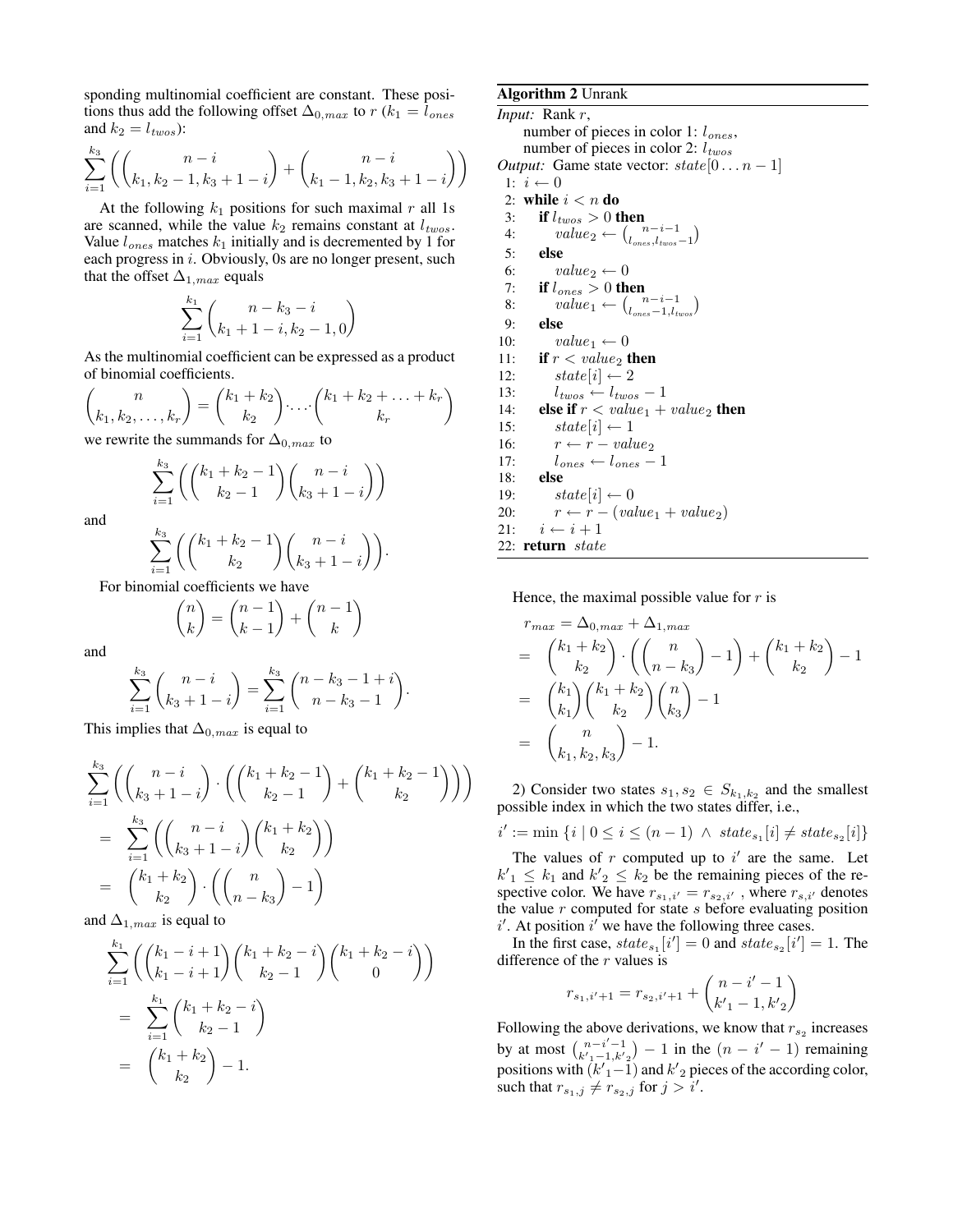In the second case, we have  $state_{s_1}[i'] = 0$  and  $state_{s_2}[i'] = 2$ . This implies

$$
r_{s_1,i'+1} = r_{s_2,i'+1} + \binom{n-i'-1}{k'_{1}-1,k'_{2}} + \binom{n-i'-1}{k'_{1},k'_{2}-1}
$$

Value  $r_{s_2}$  increases by at most  $\binom{n-i'-1}{k'+1,k'-2-1} - 1$  on the remaining  $(n - i' - 1)$  positions with  $k'_1$  and  $(k'_2 - 1)$  pieces of the according color. We again have  $r_{s_1,j} \neq r_{s_2,j}$  for  $j > i'$ .

The remaining case is  $state_{s_1}[i'] = 1$  and  $state_{s_2}[i'] = 2$ with  $(n-i'-1)$ 

$$
r_{s_1,i'+1} = r_{s_2,i'+1} + {n-i-1 \choose k'_{1},k'_{2}-1},
$$

where the argumentation of the second case applies.  $\Box$ 

Algorithm 2 is the inverse of Algorithm 1 and used to compute  $h_{k_1,k_2}^{-1}$  in form of assignments to a state vector. As the Unrank procedure subtracts the multinomial coefficients that match the ones that have been added in *Rank*, the inverse  $h_{k_1,k_2}^{-1}$  is computed correctly.

#### GPU Basics

Starting from the 1970s where computing devices displayed text only, graphics standards have grown over the years. In 1987, SVGA and resolutions of  $800\times600$  together with several colors have been obtained, followed by XVGA, UVGA, SXGA und UXGA etc. (Eickmann 2007). To cope with the computational requirements, in 1999, NVIDIA presented a graphics accelerator that autonomously transformed data into a 2D image. Enlarging the capabilities of the transformations has lead to highly parallel systems. In about 2002/03 first ideas were born to use GPUs for more than only graphics processing<sup>1</sup>.

Current GPUs obey a *SIMD*-architecture (Single Instruction, Multiple Data), that is, all processors execute the same code on different portions of the data. The cores are called *streaming processors* (SP). Take for exxample the Nvidia GeForce GTX 285 architecture, where a *streaming multiprocessor* (SM) is composed of 8 SPs and every 3 SMs give a *TPC* unit (Texture/Thread Processing Cluster). One GPU has 10 TPC units. For the computation, each SP has one Floating Point Unit and two Arithmetic Logic Units, while a SM contains two Special Function Units and local shared memory, the *SRAM*, that is exclusively used by its SPs. Additionally, each SP has its own registers, which allow an independent execution of so-called *Threads* within one SM. The top level memory, called *video RAM* (VRAM), is often limited to  $1.5$  GB and preferably accessed streamed<sup>2</sup> The number of instructions per second as well as the throughput of data are considerably large (NVI 2008).

Based on the GPU's parallel hardware design and on its hierarchical memory, there are limitations to GPU programming. E.g. due to the SIMD architecture large conditional branches should be avoided.

Algorithm 3 GPU Breadth-First Search

*Input:* Set  $hash_{cpu}$ , initialized with hash value of initial state

1: while  $hash_{cpu} \neq \emptyset$  do 2:  $hash_{qpu} \leftarrow hash_{cpu}$ 3: for all  $r \in hash_{qpu}$  do in parallel 4:  $s \leftarrow Unrank(r)$ 5: for all  $s' \in successors(s)$  do 6:  $successors_{gpu} \leftarrow successors_{gpu} \cup Rank(s')$ 7:  $hash_{cpu} \leftarrow successors_{gpu}$ 8: for all  $r \in hash_{cpu}$  do 9: Update information on BFS-Layer 10: Remove duplicates from  $hash_{cpu}$ 11: return

CUDA, a programming interface from NVIDIA, uses a hierarchy of *threads* that are clustered into thread *blocks*, which in turn are clustered into a *grid*. Threads within a block can be synchronized. The instructions are written in a *kernel*, whose call has to specify the dimensions of the grid. In order to select individual data items to work on, threads can extract their own ID.

## Breadth-First Search on the GPU

On the CPU we maintain a set  $hash_{cpu}$ , that contains all hash values for the actual BFS layer, which is either maintained in RAM or on external media. On the GPU, we maintain  $hash_{gpu}$  and a multi-set successors<sub>gpu</sub> with hash values of the generated successors in the VRAM.

Cooperman and Finkelstein (1992) have shown that 2 bits per state are sufficient to distinguish four types of information, *unreached*, *reached-and-to-be-processed*, *reachedand-to-be-processed-later* and *reached-and-processed*. Algorithm 3 sketches such BFS on the GPU, where duplicates are eliminated by the CPU using a bitvector representation of the state space.<sup>3</sup> In our I/O setting, also investigated by Korf (2008), we sort successor ranks before merging them with the information stored on disk.

## Nine-Men-Morris

The game *Nine Men's Morris* (see Fig.1) has a board of three concentric squares that are connected at the mids of their sides. The 12 corner and 12 side intersections are the game positions (see Figure). Initially, each player picks 9 pieces in one color. The game divides into an opening (I), a middle (II) and an end (III) phase. In all phases a player may close *mills*, i.e., align three pieces in his collor horizontally or vertically, ever across the diagonals where no lines are marked. In this case, he can remove one of the opponent's pieces from the board provided that it is not contained in a mill (for the case of having two mills closed in one move, only one piece can be taken, and if the opponent only has mills, they can be destroyed). Once a piece is removed from the board it takes no further part in the game. The game

<sup>1</sup> www.extremetech.com/article2/0,2845,1091392,00.asp

 $2$ There are Nvidia offerings, e.g., Nvidia Tesla C1060 comes with 4 GB of VRAM.

<sup>&</sup>lt;sup>3</sup>Experiments show that storing the bitvector on the GPU yields inferior results, since random access to the VRAM is slow.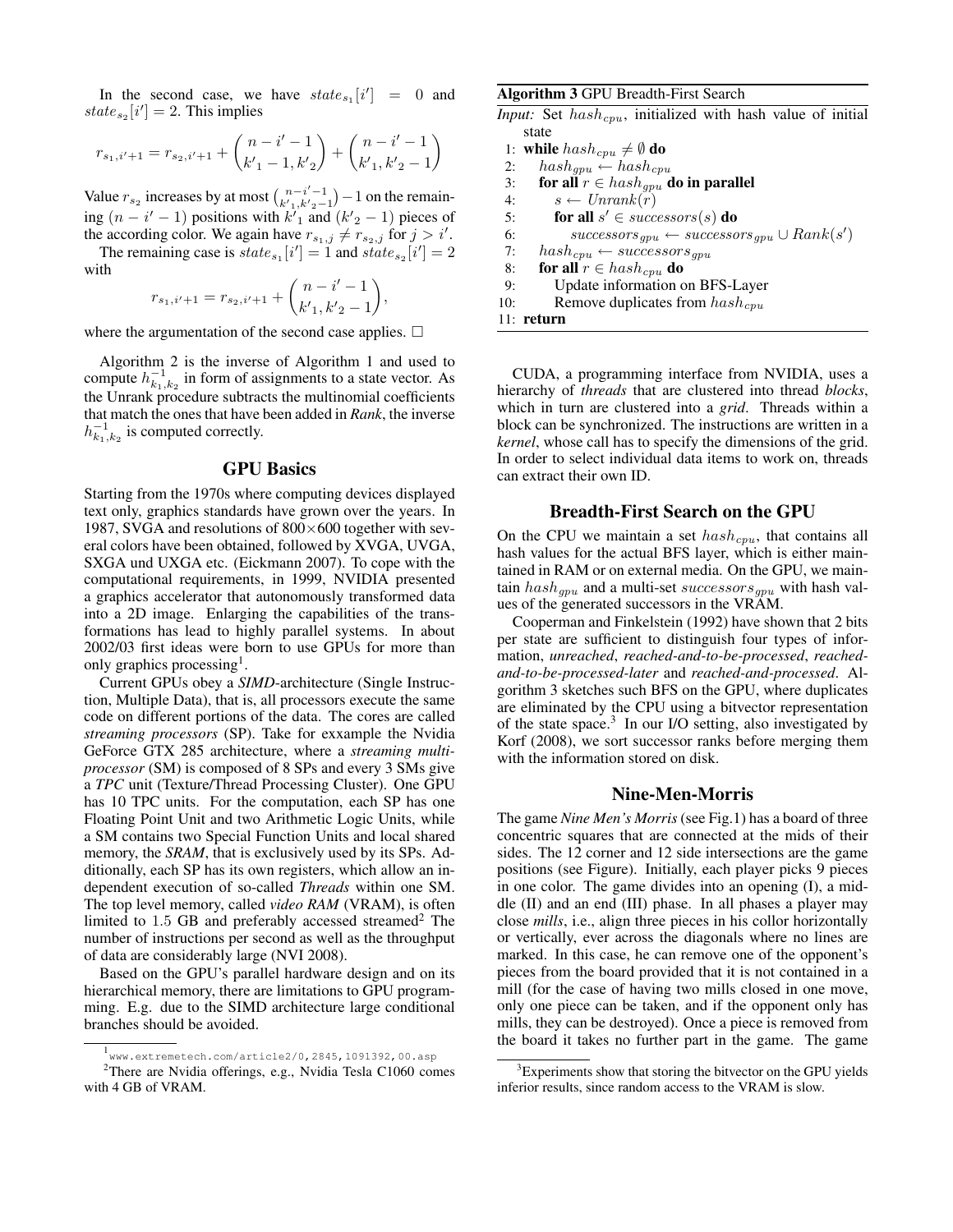

Figure 1: Nine Men's Morris.

ends when one player is reduced to two pieces and so can no longer form a mill. A player who is blocked, i.e. is unable to move any piece, also loses the game.

The opening stage begins with an empty board. Each player has nine pieces which are placed one at a time in turn on any vacant point on the board until both have played all nine. The middle stage starts when all the pieces have been used. Play continues alternately with the opponents moving one piece to any adjacent point.

Once a piece is removed from the board it takes no further part in the game. Firstly, once a mill is formed it may be opened by moving one piece from the line and closed by returning it to its original position in the next move. Alternatively, in a running mill opening one mill will close another one so that an opponent's piece is removed on every turn.

The end stage allows a player with only three pieces to jump, i.e. to move one piece to any empty point on the board regardless of position. The other player must continue to move normally unless both are reduced to three pieces.

By an exhaustive enumeration on a parallel architecture, the game was shown to be a draw by Gasser (1996), but his results have never been validated (Gasser himself called for an independent proof). He partitioned the state space in sets  $S_{k_1,k_2}$ , which contains  $k_1$  pieces of the first player,  $k_2$  pieces of the second player and  $n - (k_1 + k_2)$  empty intersections. Obviously,  $S_{k_1,k_2}$  and  $S_{k_2,k_1}$  are symmetrical, so that it is sufficient to consider  $S_{k_1,k_2}$  with  $k_1 \geq k_2$  only. We inherit Gasser's organizational structure, but address states in the sets  $S_{k_1,k_2}$  via multinomial perfect hash functions.

After generating the state space, the game is solved bottom-up. As the number of pieces in the phases II and III can only decrease, Gasser has applied such retrograde analysis to these two phases. For phase I, however, he applied *AlphaBeta*, which prunes the search space and weakly solves the game. In contrast, we strongly solve it, and determine the game-theoretical value for each reachable game state.

While for circuit free two-player games 2 bits are sufficient to encode won, loss and draw games and to conduct



Figure 2: Partitioning for Phase II and III.

a retrograde analysis, here, this game requires a *progress measure* to avoid infinite computations. We adapt Gasser's 1 byte encoding.

The partitioning in Fig. 2 indicates that for  $i, j \in \{1, 2\}$ and  $i \neq j$  predecessors of  $S_{k_1,k_2,i}$  (Player i to move) are contained either in  $S_{k_1,k_2,j}$  or, if player j has closed a mill, in  $S_{k_1+1,k_2,j}$  (given  $i = 1$ ) or  $S_{k_1,k_2+1,j}$  (given  $i = 2$ ).

Scanning Fig. 2 from left to right may be interpreted as a variant of space-efficient *frontier search* (Korf 1999; Korf & Zhang 2000). To analyse  $S_{k_1,k_2}$  with  $k_1 > 3$  or  $k_2 > 3$  we thus only require the results left to  $S_{k_1,k_2}$  to be present. Due to symmetry,  $S_{k_1,k_2}$  with  $k_1 < k_2$  needs not to be considered again, so that a copy from  $S_{k_1,k_2}$  suffices to evaluate a state.

For the encoding of a rank  $r$ , 34 bits are sufficient, so that a 64-bit integer suffices to contain all state information. This integer actually stores pairs  $(r, v)$  with the additional state information  $v$  having  $8$  bits. The remaining bits are used to store numbers of successors. The GPU expects pairs  $(r, v)$  for expansion and returns triples  $(r', v', c)$ , where c is the number of successors for the state represented in  $r'$  (still fitting into 64 bits). The CPU reads value  $c$  if needed for encoding  $r'$  more efficiently.

Phase I is not completely analyzed in Gasser (1996). Arguing that closing mills is unfortunate, his analysis was reduced to games with 8 or 9 of the 9 pieces for each player. In contrast, we analyze this phase completely. The BFS starts for phase I with an empty board and determines for all depth  $t \in \{1, \ldots, 18\}$  which sets  $S_{k_1,k_2,t}$  are to be considered and which states are then reached in that set. The partition into sets  $S_{k_1,k_2,t}$  is different to the one obtained in the other two phases and respects that some partitions may be encountered in different search depth.

The BFS traversal is shown in Algorithm 4. For depths 1 to 4 the state space is initialized with *reached*. Only in depth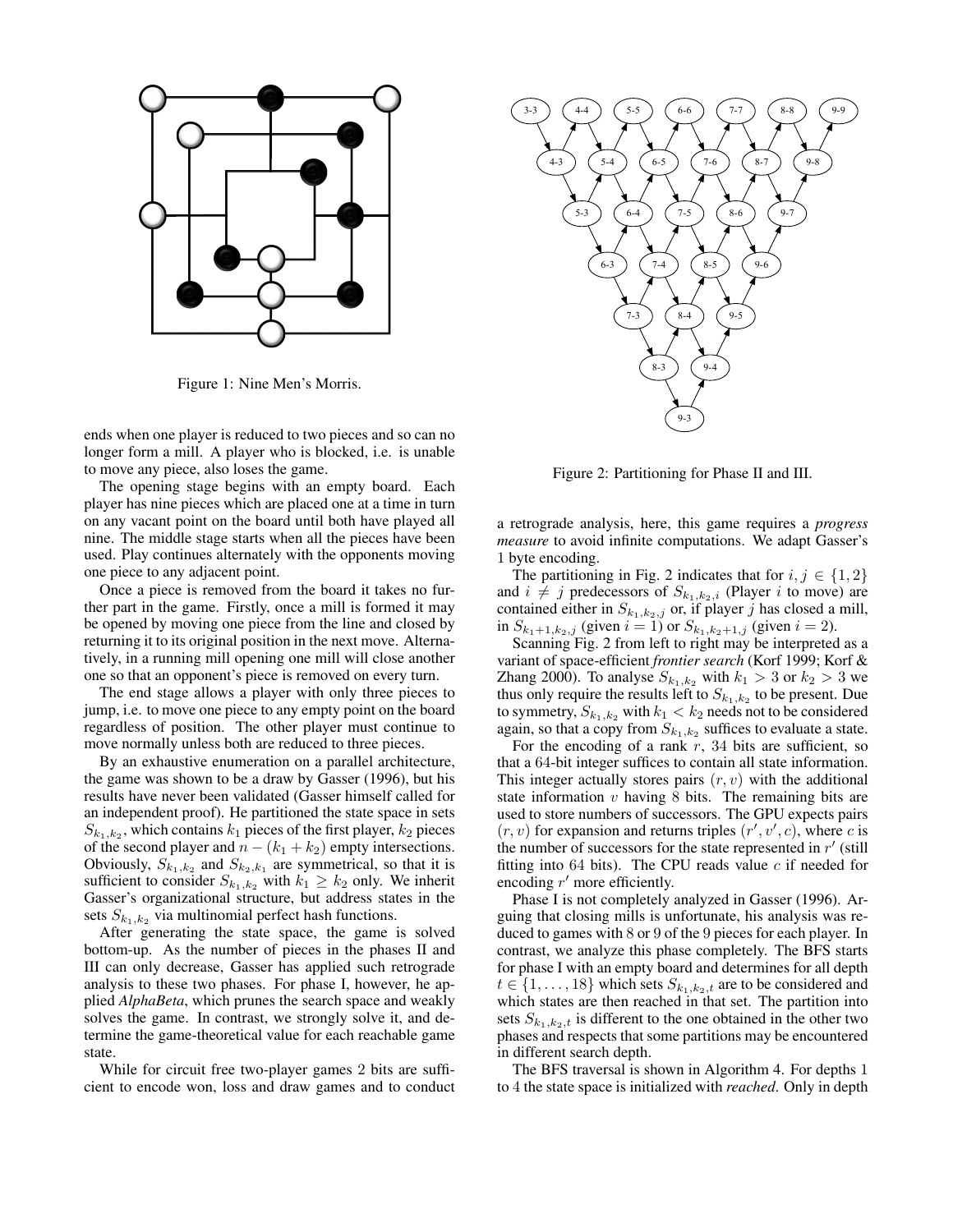#### Algorithm 4 BFS for Phase I

|     | 1: $reached \leftarrow \emptyset$                                                                 |
|-----|---------------------------------------------------------------------------------------------------|
|     | 2: for $t \leftarrow 1$ to 4 do                                                                   |
| 3:  | reached $\leftarrow$ reached $\cup$ ( $\lceil \frac{t}{2} \rceil, \lceil \frac{t}{2} \rceil, t$ ) |
| 4:  | Mark all states in $bits_{\lceil \frac{t}{2} \rceil, \lceil \frac{t}{2} \rceil, t}$ with reached  |
|     | 5: for $t \leftarrow 5$ to 18 do                                                                  |
| 6:  | <b>for all</b> $(k_1, k_2, t') \in reached$ with $t' = t - 1$ <b>do</b>                           |
| 7:  | $ranks_{cpu} \leftarrow \emptyset$                                                                |
| 8:  | for $i \leftarrow 0$ to $\binom{n}{k_1 \cdot k_2} - 1$ do                                         |
| 9:  | if $bits_{k_1,k_2,t'}(i)$ = reached then                                                          |
| 10: | $ranks_{cpu} \cup Rank(i)$                                                                        |
| 11: | $expand_{GPI}(ranks_{qpu})$                                                                       |
| 12: | for all $r' \in \text{ranks}_{\text{cpu}}$ do                                                     |
| 13: | Determine $k'_1, k'_2$ according to r'                                                            |
| 14: | <b>if</b> $(k'_1, k'_2, t) \notin reached$ then                                                   |
| 15: | reached $\leftarrow$ reached $\cup$ $(k'_1, k'_2, t)$                                             |
| 16: | Initialize vector $bits_{k'_1,k'_2,t}$ with 'not reached'                                         |
| 17: | Mark r' in $bits_{k'_1,k'_2,t}$ with 'reached'                                                    |
|     |                                                                                                   |

 $t > 4$  closing mills is possible, so that the successors of a set in the two sets of the next depth are possible and, therefore, a growing number of state spaces are to be considered.

The sets are themselves computed in BFS, utilizing a set *reached* of triples  $(k_1, k_2, t)$  with piece counts  $k_1, k_2$  and obtained search depth t. An according entry  $(k_1, k_2, t)$  denotes that BFS has reached all states in  $S_{k_1,k_2,t}.$  This allows to compute the according state spaces incrementally.

If  $S_{k_1,k_2,t}$  is encountered for the first time (line 14), prior to its usage in (line 17) the responsible bitvector is allocated and initialized as *not-reached*. In line 13 of the Algorithm 4 the outcomes for different  $k'_1, k'_2$  are combined. If depth t is odd we have  $k'_1 = k_1 + 1$  but both  $k'_2 = k_2$  and  $k'_2 = k_2 - 1$ are possible (depending on a mill being closed or not). We take an additional bit in the encoding of the ranks to denote if a mill has been closed to accelerate the determination of values  $k'_1, k'_2$  of rank r'.

In principle, one bit per state is sufficient. Subsequent to the BFS a backward chaining algorithm determines the game-theoretical values. We use two bits per state to encode the four cases *not-reached*, *won-for-player-1*, *won-forplayer-2*, and *draw*. As we already use 1 bit for state-space generation, these demands are already allocated.

In the backward traversal described in Algorithm 5, first all state sets  $S_{k_1,k_2,t}$  with depth  $t = 18$  are initialized wrt. the data computed for phase II and III. As player 1 starts the game, he will also start phase II. For the initialization of  $S_{k_1,k_2,t}$  with  $t = 18$  and  $k_1 \geq k_2$  we scan the corresponding bitvector and consider each state marked *reached* at position  $i$  the value stored with position  $i$  in the bytevector inferred for  $S_{k_1,k_2,1}$  from solving phase II and III. Depth and successor count information is ignored. We are only interested, whether a state is won, lost or a draw.

When trying to initialize  $S_{k_1,k_2,t}$  with  $t = 18$  and  $k_1 < k_2$  we observe that no corresponding set  $S_{k_1,k_2,1}$  from phase II and III has been computed. In this case, we traverse the bitvector for  $S_{k_1,k_2,t}$ , but consider the set  $S_{k_2,k_1,2}$  from

## Algorithm 5 Retrograde Analysis Phase I

*Input:*  $bits_{k_1,k_2,t}$ , reached, bytes<sub> $k_1,k_2,i$ </sub> 1: for all  $(k_1, k_2, t') \in reached$  with  $t' = 18$  do 2: if  $k_1 \geq k_2$  then 3: **for all**  $j \in \{j \mid bits_{k_1,k_2,t}(j) = \text{reached }\}$  **do**<br>4: *bitsk, k<sub>2</sub>t(i)*  $\leftarrow$  *butes<sub>k, k<sub>2</sub>t(i)*</sub> 4: bits<sub>k<sub>1</sub>,k<sub>2</sub>,t</sub>(j) ← bytes<sub>k<sub>1</sub>,k<sub>2</sub>,1</sub>(j) 5: else 6: **for all**  $j \in \{j \mid bits_{k_1,k_2,t}(j) = \text{reached }\}$  **do**<br>7: **Compute Rank**  $j'$  of the inverted game stat 7: Compute Rank  $j'$  of the inverted game state for state with rank j 8: bits<sub>k<sub>1</sub>,k<sub>2</sub>,t</sub>(j) ← bytes<sub>k<sub>2</sub>,k<sub>1</sub>,2</sub>(j') 9: for  $t \leftarrow 17$  to 1 do 10: **for all**  $(k_1, k_2, t') \in reached$  with  $t' = t$  **do** 11:  $ranks_{cpu} \leftarrow \emptyset$ 12: **for**  $j \leftarrow 0$  to  $\binom{n}{k_1,k_2} - 1$  do 13: **if**  $bits_{k_1,k_2,t'}(j)$  = reached **then**<br>14:  $rank(s_{cmt} \cup Rank(j))$  $ranks_{cpu} \cup Rank(j)$ 15:  $ranks_{qpu} \leftarrow expand_{GPU}$ 16: for all  $r' \in \text{ranks}_{\text{cpu}}$  do 17: Compute  $k'_1, k'_2$  associated with r' 18:  $bits_{k_1,k_2,t}(r) \leftarrow bits_{k'_1,k'_2,t+1}(r')$ 

phase II and III. In each scan of  $S_{k_1,k_2,t}$  when encountering a state s marked *reached* we compute the rank j of its inverted representation, so that player 1 now plays color 2 and player 2 plays color 1. Similarly, in case  $S_{k_1,k_2,1}$  is not present, we consider position  $j$  in the bytevector, while inverting the state to be considered. For the translation of states in state vector representation, their inverted representation and the computation of their ranks  $i$ , we use the GPU.

After the initialization we go one step back and work on the state spaces  $S_{k_1,k_2,t}$  with  $t = 17$ . We generate all successors of a state reached and determine the game-theoretical value in the bitvector stored depth 18 by considering all values at positions that correspond to the successor ranks.

The value of a state is determined by considering all its successors. If all successors of a state with player 1 to move are lost, the state itself is lost. If at least one successor is won, then the state itself is won. In all remaining cases, the game is a draw. We continue until we reach depth 1.

## Experiments

The GPU used is located on a GTX 285 (MSI) graphics card from NVIDIA, which contains 240 processor cores and 1 GB VRAM. The programming environment is CUDA, a c-like language linked to ordinary c/c++ and that abstracts from thread generation and initialization. All experiments were executed on a system with a Intel Core i7 CPU 920 clocked at 2.67GHz and a 1 TB SATA harddisk (according to hdparm at about 100 MB/s for sequential reading). We also experimented with a Linux software RAID(0) with two SSDs and the above HDD (according to hdparm yielding about 240 MB/s for sequential reading).

The time and space performanced of the retrograde analysis are shown in Table 1. Since 12 GB were not sufficient to maintain all responsible sets in RAM, states were sequen-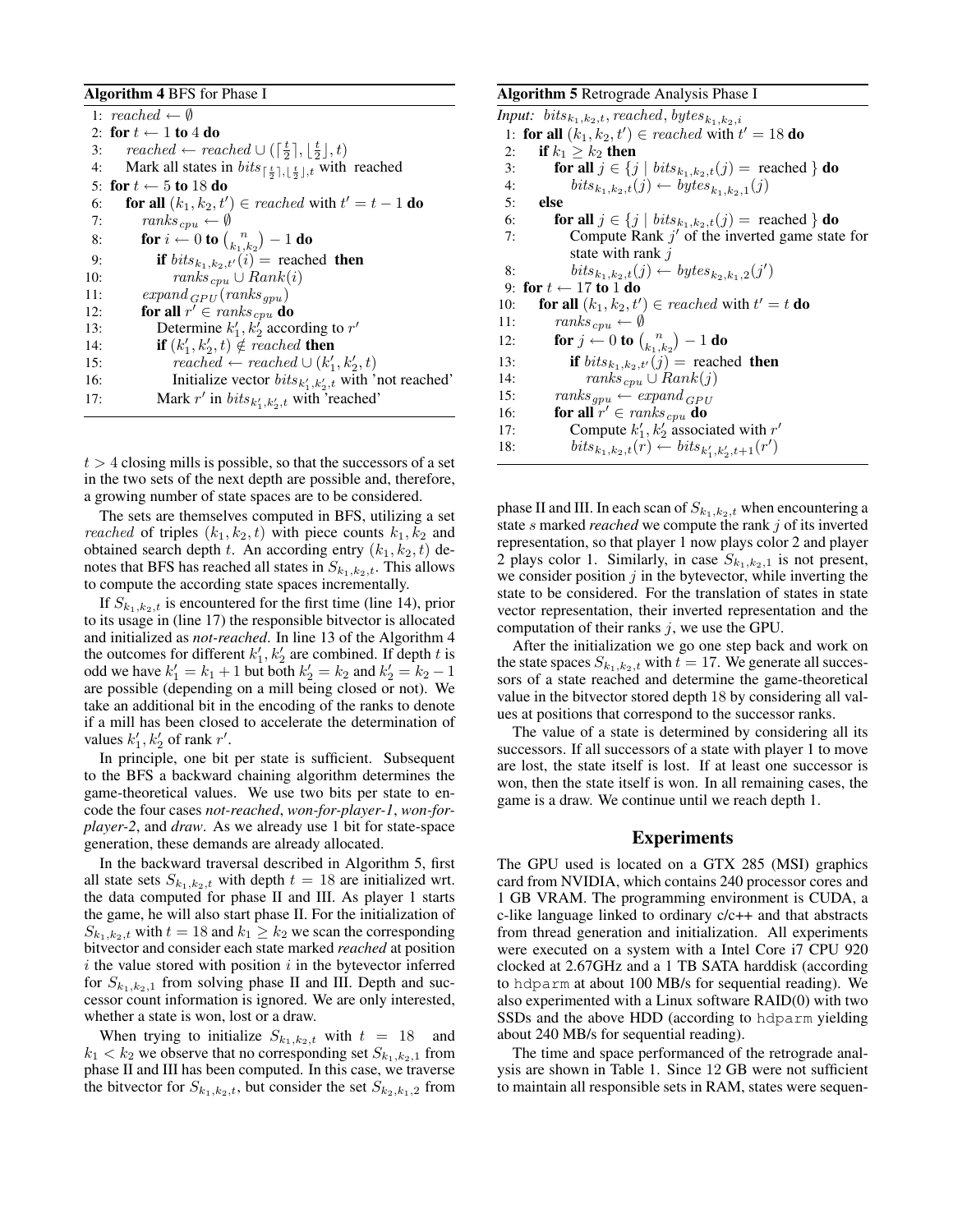Table 1: Retrograde Analysis of Phase II and III (times in seconds, sizes given in GB).

| Single HDD |               |            |            |                          |         |      |            |            |       |
|------------|---------------|------------|------------|--------------------------|---------|------|------------|------------|-------|
|            | Size          | <b>GPU</b> | <b>CPU</b> | Ratio                    |         | Size | <b>GPU</b> | <b>CPU</b> | Ratio |
| 9-9        | 6.54          | 31,576     |            |                          | $8-4$   | 1.34 | 749        | 8,021      | 10.70 |
| 9-8        | 8.41          | 62,894     |            | $\overline{\phantom{0}}$ | $9-3$   | 0.58 | 933        | 8,567      | 9.18  |
| 8-8        | 9.47          | 36,604     |            | $\overline{\phantom{0}}$ | $6 - 5$ | 1.15 | 601        | 1,530      | 2.54  |
| $9 - 7$    | 8.41          | 31,607     |            | $\overline{\phantom{0}}$ | $7 - 4$ | 0.80 | 487        | 4,425      | 9.16  |
| $8 - 7$    | 8.41          | 80,747     |            | $\qquad \qquad -$        | $8-3$   | 0.40 | 707        | 6,125      | 8.66  |
| 9-6        | 6.54          | 21,713     |            |                          | $5 - 5$ | 0.48 | 36         | 22         | 0.61  |
| 7-7        | 6.73          | 26.429     | 63,303     | 2.39                     | $6 - 4$ | 0.40 | 178        | 445        | 2.50  |
| 8-6        | 5.89          | 25,077     | 59.476     | 2.37                     | $7 - 3$ | 0.23 | 398        | 3,148      | 7.90  |
| 9-5        | 3.93          | 2.384      | 25,216     | 10.57                    | $5 - 4$ | 0.16 | 13         | 4          | 0.30  |
| 7-6        | 4.28          | 4.914      | 23,170     | 4.71                     | $6 - 3$ | 0.11 | 78         | 620        | 7.94  |
| $8 - 5$    | 3.21          | 1.984      | 20,239     | 10.20                    | $4 - 4$ | 0.05 | 1          |            | 1.00  |
| $9 - 4$    | 1.78          | 949        | 10,712     | 11.36                    | $5-3$   | 0.04 | 18         | 137        | 7.61  |
| 6-6        | 2.50          | 1.293      | 4,160      | 3.21                     | $4 - 3$ | 0.01 | 4          | 26         | 6.50  |
| 7-5        | 2.14          | 1,404      | 11,742     | 8.34                     | $3-3$   | .003 | 14         | 81         | 5.78  |
|            | Software RAID |            |            |                          |         |      |            |            |       |
|            | Size          | GPU        | CPU        | Ratio                    |         | Size | <b>GPU</b> | <b>CPU</b> | Ratio |
| 9-9        | 6.54          | 36,598     |            |                          | $8-4$   | 1.34 | 610        | 8,093      | 13.26 |

|  |                        | $9-9$ 6.54 36,598 |                                       |                           | $-8-4$ 1.34                 |                | 610 8,093 13.26     |      |
|--|------------------------|-------------------|---------------------------------------|---------------------------|-----------------------------|----------------|---------------------|------|
|  | $9 - 8 \mid 8.41$      | 57.057            |                                       |                           | $-19-310.58$                |                | 807   8,547   10.59 |      |
|  | $8-8$   9.47           | 35 441            | $\overline{\phantom{0}}$              |                           | $-16-511.15$                | 493            | 1.484               | 3.01 |
|  | $9 - 7 \mid 8.41$      | 43,003            | $\overline{\phantom{0}}$              |                           | $-17-410.80$                | 397            | 4,434 11.17         |      |
|  | $8-7$   $8.41$         | 61,750            | $\qquad \qquad -$                     |                           | $-18-310.40$                | 609            | 6,123 10.05         |      |
|  |                        | $9-6$ 6.54 12.174 | $\qquad \qquad -$                     |                           | $-15 - 510.48$              | 11             | 23                  | 2.09 |
|  | $7 - 7 \mid 6.73 \mid$ |                   | 15,284 52,441                         |                           | $3.43 \mid 6 - 4 \mid 0.40$ | 157            | 439                 | 2.79 |
|  | $8-6$ 5.89             |                   | 19,538 57,988                         | $2.96$  7-3 0.23          |                             | 357            | 3.145               | 8.80 |
|  | $9 - 5  3.93 $         |                   | $2,045$   25,134                      | $12.29$ 5-4 0.16          |                             | 5 <sup>1</sup> | 6                   | 1.20 |
|  | $7-6$   4.28           |                   | 4.914 22.981                          | $4.98 \mid 6-3 \mid 0.11$ |                             | 69             | 619                 | 8.97 |
|  | $8 - 5 \mid 3.21 \mid$ |                   | $1,805$   20,257   11.22   4-4   0.05 |                           |                             | 1              |                     | 1.00 |
|  | $9-4 1.78 $            | 829               | $10,725$   12.93   5-3   0.04         |                           |                             | 17             | 137                 | 8.05 |
|  | $6 - 6 \mid 2.50 \mid$ | 1.137             | 4,160                                 | $3.62$   4-3   0.01       |                             | $\vert$ 3      | 26                  | 8.66 |
|  | $7 - 5 \mid 2.14$      | 1.211             | 11,682                                | $9.64$   3-3   003        |                             | 12             | 80                  | 6.66 |

tially flushed to (and subsequently read from) disk.

The entire classification of the state space for phase II and III on the GPU required about 4 days and 7 hours on one HDD and 3 days 19 hours on the software RAID (of three hard and solid state disks). For both settings, the corresponding CPU computation on one core has not been completed and has been terminated after 5 days.

In the detailed results in the table, we see that the results on the software RAID are generally better than on a single HDD. We observe speed-ups of over one order of magnitude have been obtained (plotted in bold font), exceeding the number of cores on most current PCs. Note that this assertion is true for the dual 6-core CPUs available from Intel, but not on a dual Xeon machine with two quad-core CPUs creates 16 logical cores due to multi-threading. Nonetheless, better speed-ups are possible. Nvidia GPUs can be used in SLI and the a Fermi architecture (e.g. located on the GeForce GTX 480 graphics card) is coming out which will go far beyond the 240 GPU cores we had access to.

For larger levels, however, we observe that the GPU performance degrades. When profiling the code, we identified

Table 2: Retrodgrade Analysis in Phase I (time in seconds, one HDD).

|   |           | Depth   BFS   Retrograde   Depth   BFS |    |       | Retrograde |
|---|-----------|----------------------------------------|----|-------|------------|
|   | $<$ $\!1$ | ${<}1$                                 | 10 | 199   | 193        |
| 2 | ${<}1$    | ${<}1$                                 |    | 444   | 440        |
| 3 | ${<}1$    | ${<}1$                                 | 12 | 1,043 | 1,028      |
| 4 | ${<}1$    | ${<}1$                                 | 13 | 1,782 | 1,815      |
| 5 | ${<}1$    | ${<}1$                                 | 14 | 3,251 | 3,227      |
| 6 |           |                                        | 15 | 4,594 | 4,521      |
| 7 | 5         |                                        | 16 | 6,737 | 6,652      |
| 8 | 20        | 21                                     | 17 | 8,317 | 8,087      |
| 9 | 62        | 61                                     | 18 |       | 17,267     |

I/O access as one limiting factor. For example, reading  $S_{8,8}$ from one HDD required 100 seconds, while the expansion of 8 million states, including ranking and unranking required only about 1 second on the GPU. We see that the RAID0 array indeed lead to higher transfer rates and better speed-ups by reducing the amount of time needed for I/O.

Nonetheless we still observe some inconsistencies in the GPU performance, e.g., for the partition 9-7 and 9-9, where the RAID0 was inferior to the single HDD. According to our calculations, due to storing intermediate results, 12 GB RAM should be sufficient for the bitvector for breadth-first and retrograde analysis in the RAM, so that no further access to HDD for swapping should have been necessary. But there is additional memory needed for preparing and postprocessing the VRAM in RAM for copy purposes. Together with the needs of the operating system this indicated that the system did swap at least to some extend.

For analyzing phase I the program required 19 hours on one HDD and little less than 17 hours on the software RAID0. Table 2 depicts the individual timings obtained by the GPU. All 24 states in depth 1 turned out to be a draw such that the result of Gasser (Gasser 1996) has been validated. First non-optimal moves are possible in depth 2.

#### Conclusions and Discussion

In this paper we have shown GPUs to be used effectively for solving games time and space-efficiently using perfect hash functions. Despite his own desire, Gasser's 14 year old computations that run over weeks in a cluster of several computers have not been validated until today.

We have studied a new minimum perfect hash function that was used to compress the state space in order to compute strong solutions. Our inspiration to extend the two-bit breadth-first search approach has been applied to permutation games in (Korf 2008) to two-player games.

A parallel retrograde analysis (without GPU) has already been applied to solve Awari (Romein & Bal 2003) on a bitvector. The authors generally talk about Gödel numbers for states without going into details. In their case, binomial hashing, a special case of multinomial hashing is applicable. In appendix B of the technical report Lake et al. (1993) provide insights to a bitvector encoding to construct checkers endgame databases. More specifically, their index